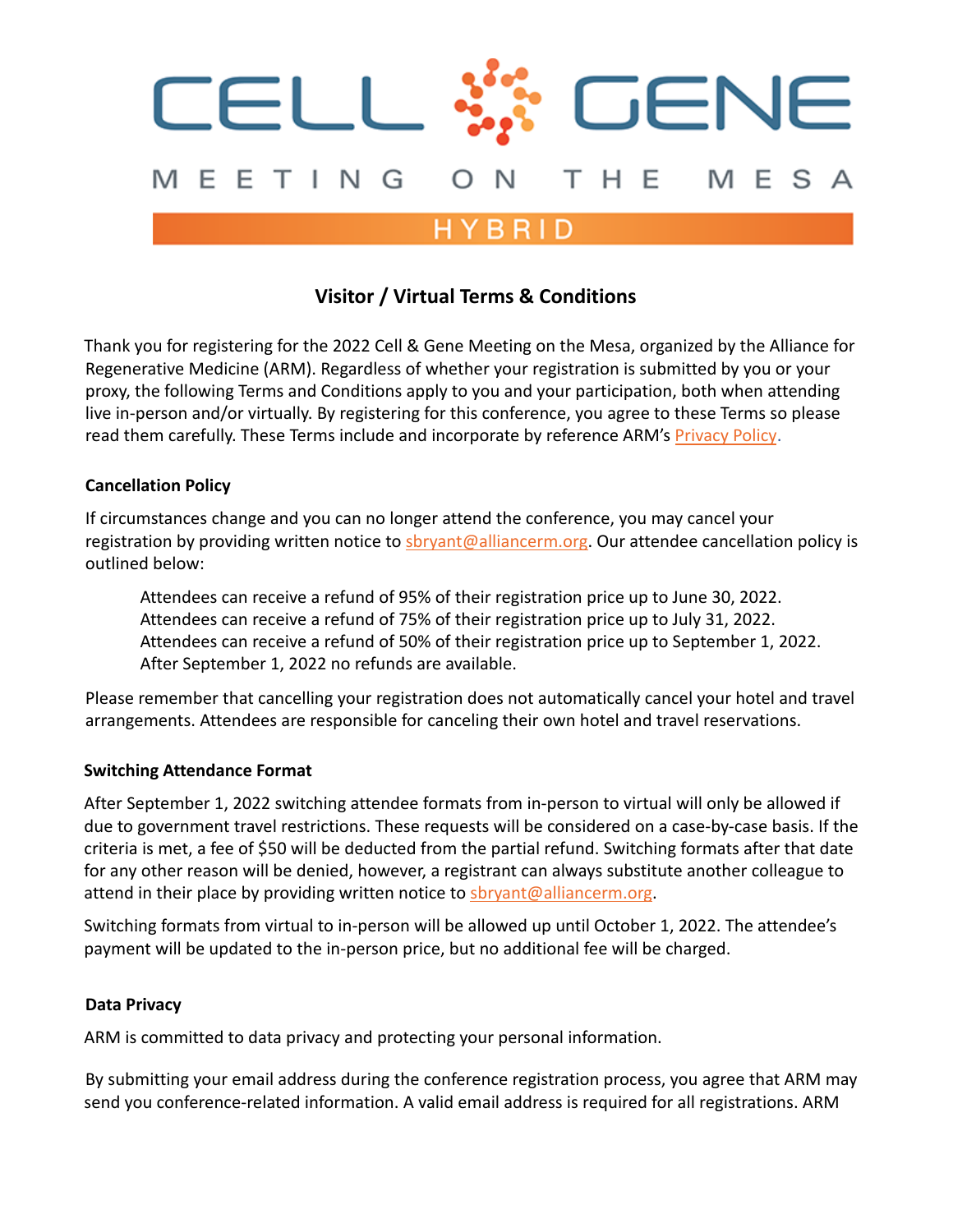may disclose your personal data to third-party service providers engaged to assist in the planning of the conference (e.g. virtual platform; partnering services). The information you provide when registering may be shared with those parties, and the treatment of such information is further subject to the privacy policies of those parties.

## **Badge Scanning**

Exhibitors and sponsors may utilize badge scanning in order to follow up with you after the event. Please be aware that by permitting an exhibitor/sponsor to scan your badge, your contact information will be shared with the exhibitor/sponsor, and ARM will no longer be in control of how your information is used.

## **Virtual Platform**

As an attendee, you are entitled to utilize the event's virtual platform which includes messaging features between attendees. These features are designed to help attendees find and connect with others before, during, and after the conference.

Other attendees can view the profile information you supply, but will not have access to your personal email address, or any other contact information about you, unless you choose to explicitly provide it to them in a virtual business card exchange, your online posts, messages, meeting invitations, or some other vehicle of your choice. When using our virtual platform, you are agreeing to allow ARM to send you pertinent notifications. These notifications may include alerts, sounds, and icon badges. ARM utilizes these notifications to communicate upcoming conference sessions, changes in schedule, and important event information. These notification settings can be configured at any time within the settings section of your individual platform profile.

#### **Virtual Exhibit Policy**

Upon visiting a virtual exhibit or sponsor booth within the conference platform, you acknowledge that your contact information will be shared with the exhibitor/sponsor, and ARM will no longer be in control of how your information is used.

# **Photography & Video Recording**

ARM reserves the right to use images and recordings taken at the conference with your photograph, voice, and/or likeness in future marketing materials.

# **Health & Safety**

Upon receiving your badge onsite, you acknowledge and accept the following Terms & Conditions:

I certify that I am not sick and do not have signs or symptoms of COVID-19. I will not attend the Cell & Gene Meeting on the Mesa if I am experiencing any signs or symptoms of COVID-19. I acknowledge that common symptoms of COVID-19 include fever/chills, cough, shortness of breath, difficulty breathing, new loss of taste or smell, sore throat, congestion, nausea or vomiting, or diarrhea.

I will immediately isolate myself and leave the Cell & Gene Meeting on the Mesa and notify conference staff if I, or someone I have been in close contact with, is exposed to COVID-19, exhibits COVID-19 symptoms, or receives a positive COVID-19 test result.